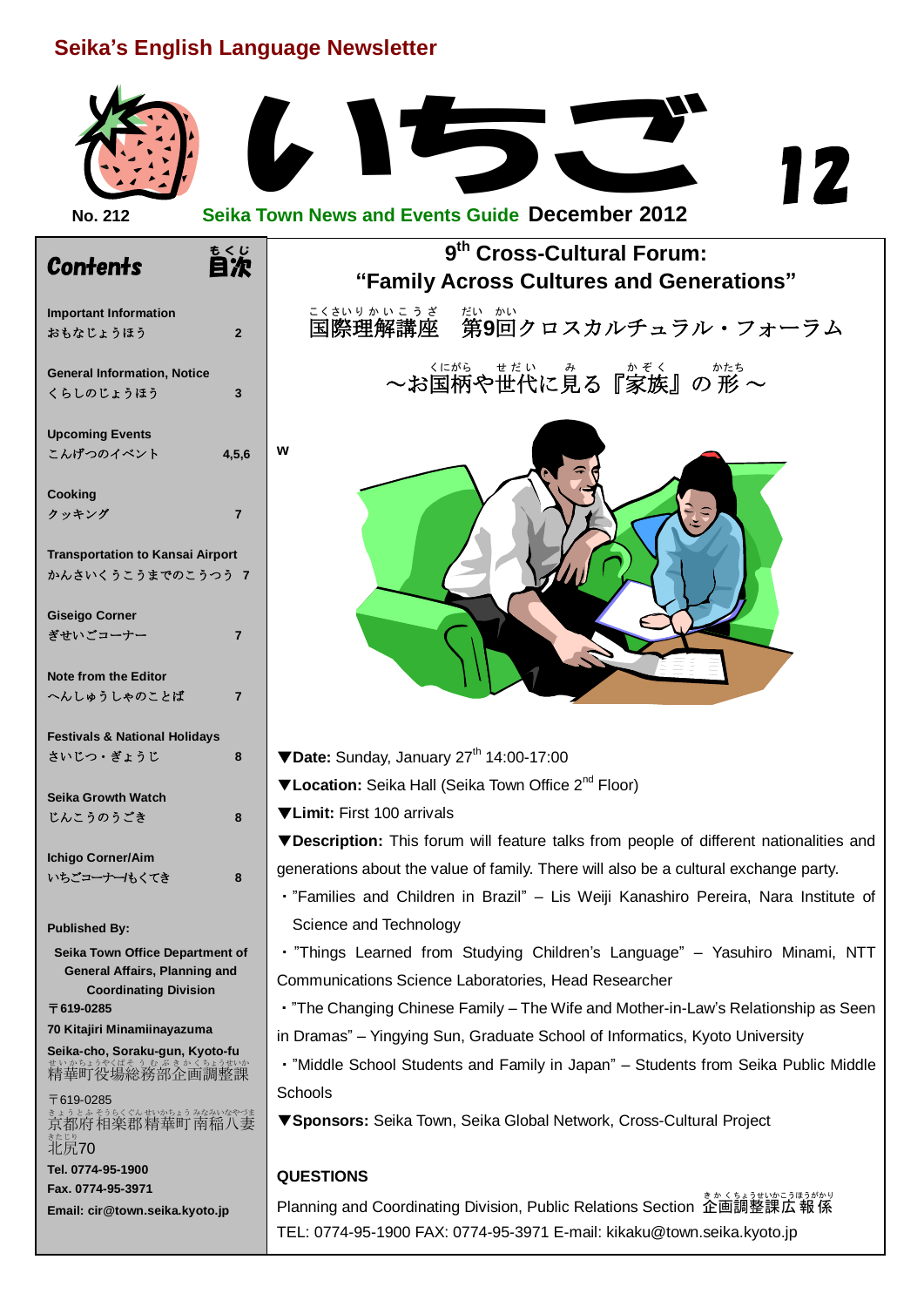## Important Information おもなじょうほう

# **Pet Owner Courtesy** ペットの正しい飼い方について

Recently, there have been a large number of inquiries and complaints regarding cats and dogs. Those who own a pet should be aware of the following rules.

#### **Please keep cats indoors.**

Cats that are let outdoors regularly may rummage through dumpsters for food or defecate or urinate in other people's yards. They may also wander onto the road and be hit by oncoming traffic.

#### **Please do not let dogs out on their own.**

They may bite people or destroy lawns and fields.

#### **Please dispose of your dog's waste.**

There have been many complaints regarding owners not cleaning up after their dogs. Failure to clean up is a violation of the Seika Town Beautification Ordinance. When walking dogs, be sure to bring along a scoop and a bag.

#### **QUESTIONS**

Environmental Promotion Office, Environmental Affairs Section 環 境 推進室 環 境 係 TEL: 0774-95-1925

# - <del>- and set the Road - 交通マナーを</del>守りましょう

From Tuesday, December 11<sup>th</sup> to Monday, December 31<sup>st</sup>, Kyoto Prefecture will be conducting its 2012 Year-End Traffic Accident Prevention Campaign. This campaign will have a particular focus on reducing traffic accidents for the elderly. In accordance with this campaign, please make sure that all passengers in a car, including those in the passenger's seat and back seat, wear their seatbelts. Furthermore, when crossing the street, please do not rush and be sure to look both ways. Finally, when going out at night, please wear brightly-colored or reflective clothing.

#### **Don't Forget Bike Safety!**

When riding a bike, please keep the following rules in mind.

- ・When biking on the road, please keep to the left side of the road.
- ・When biking on the sidewalk, please keep close to the road so as not to obstruct pedestrians.
- ・Please come to a full stop at intersections and make sure no vehicles are coming before crossing.
- ・Please do not ride at an excessive speed.
- ・Please do not talk on the phone while riding.
- ・Please do not wear headphones or earphones while riding.
- ・Please turn on your headlight at night.

#### **QUESTIONS**

Kyoto Prefecture Kizu Police Station 京都府木津警察署 TEL: 0774-72-0110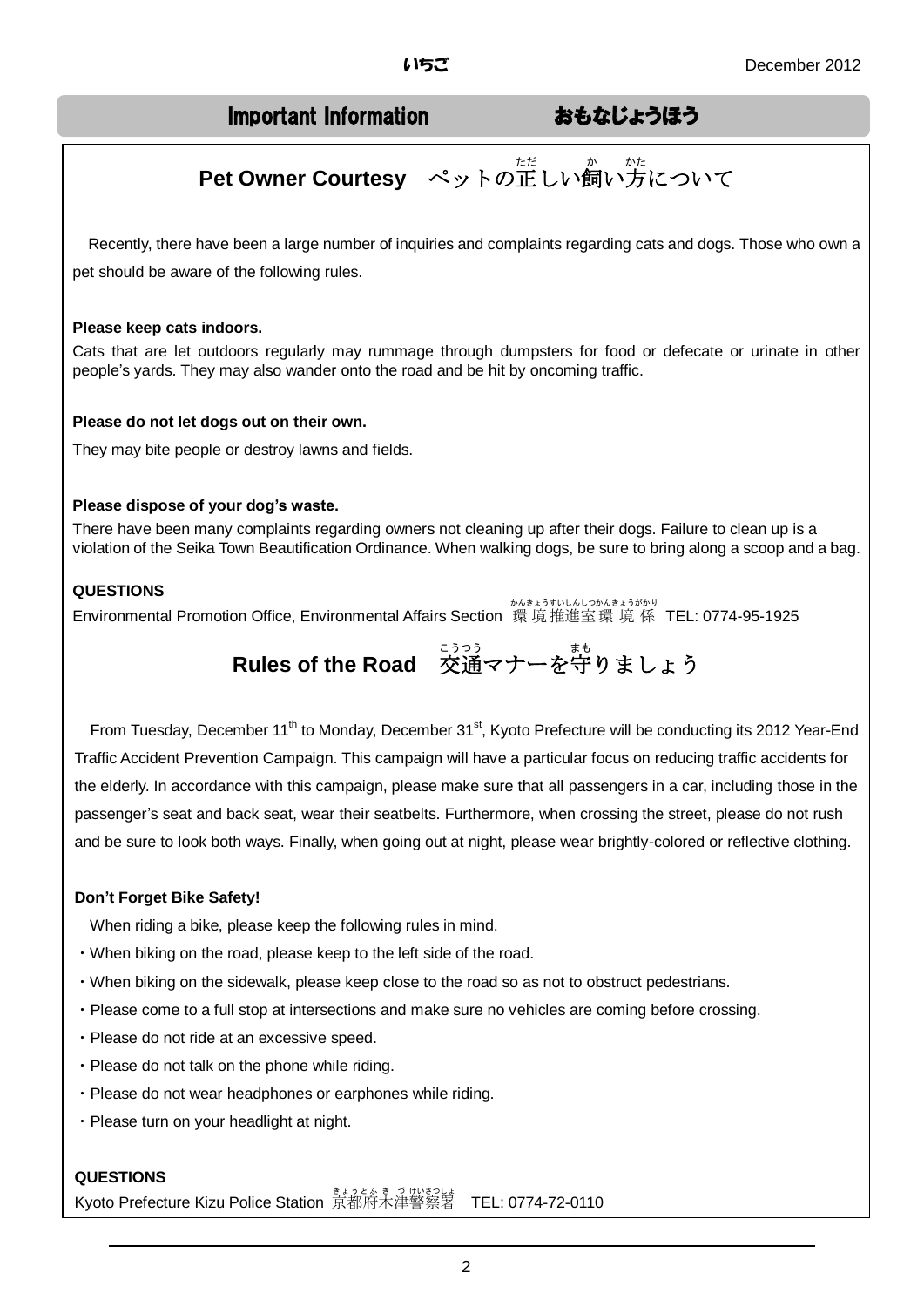## General Information くらしのじょうほう

| <b>Date</b> | <b>Time</b>     | What                                                       | <b>Where</b>                |
|-------------|-----------------|------------------------------------------------------------|-----------------------------|
| 9 (Sun)     | 10:00~13:00     | <b>Family Christmas Cooking</b>                            | Kashinokien 2F Cooking Room |
| J           | $10:00 - 15:00$ | Foreign Culture Event                                      | Mukunoki Center             |
| 12 (Wed)    | $13:00-$        | Checkup for 3-and-a-half-year-olds                         | <b>Health Center</b>        |
| 14 (Fri)    | 19:30~21:00     | International Education Lecture Series: "The Real America" | Seika Town Office 101 (1F)  |
| $15 - 16$   | $17:00-$        | Homestay                                                   | Around town                 |
| (Sat~Sun)   |                 |                                                            |                             |
| 16 (Sun)    | $9:30 - 12:00$  | <b>Parenting Class - Parents</b>                           | <b>Health Center</b>        |
| IJ          | 14:00~16:30     | 11 <sup>th</sup> Annual Japanese Speech Contest            | Town Library Assembly Room  |
| 17 (Mon)    | $13:00-$        | Dental Checkup for 2-year-olds                             | <b>Health Center</b>        |
| IJ          | 13:30~15:00     | Training Room Orientation                                  | Mukunoki Center             |
| 21 (Fri)    | $13:00-$        | Checkup for 9- to 10-month-olds                            | <b>Health Center</b>        |
| 26 (Wed)    | $13:00-$        | Checkup for 3- to 4-month-olds                             | <b>Health Center</b>        |
| J           | $13:15 - 14:15$ | <b>Tuberculosis Vaccinations</b>                           | <b>Health Center</b>        |
| $26 - 28$   |                 | Mukunoki Center Closed                                     |                             |
| (Wed~Fri)   |                 |                                                            |                             |
| 27 (Thu)    | $13:00-$        | Checkup for 1-and-a-half-yearolds                          | <b>Health Center</b>        |

#### **January**

| 9 (Wed) | $\vert$ 13:00~15:30 Parenting Class – Eating | <b>Health Center</b> |
|---------|----------------------------------------------|----------------------|

## **What to do if…**

#### **You have a question about something in Ichigo:**

Call Steven Pelcovits, Coordinator for International relations at the Seika Town Office. You may also call if you need an interpreter, as most of the events and classes in Ichigo will be in Japanese.

#### **You have a problem with life in Japan:**

If you have any questions or problems concerning life in Japan not related to an article in Ichigo, please first contact Steven Pelcovits, Coordinator for International relations at the Seika Town Office.

TEL:0774-95-1900 FAX: 0774-95-3971 E-mail: cir@town.seika.kyoto.jp or kikaku@town.seika.kyoto.jp (Planning and Coordinating Division)

#### **You have an issue with your visa or other questions:**

The Kyoto Prefectural International Center, located on the 9th floor of Kyoto Station, offers advice and consultation on visa issues and general problems. Visa consultations are available on the 4th Sunday of every month from 13:00-16:00. Please make a reservation beforehand by phone or from the center's homepage**.** General counseling is available in English (Monday and Tuesday), Spanish (Wednesday), Portuguese (Thursday), Tagalog (Thursday), Chinese (Friday) and Korean (Saturday) from 13:00 to 17:00.

TEL: 075-342-5000 Homepage: http://www.kpic.or.jp/english/index.html

## **December**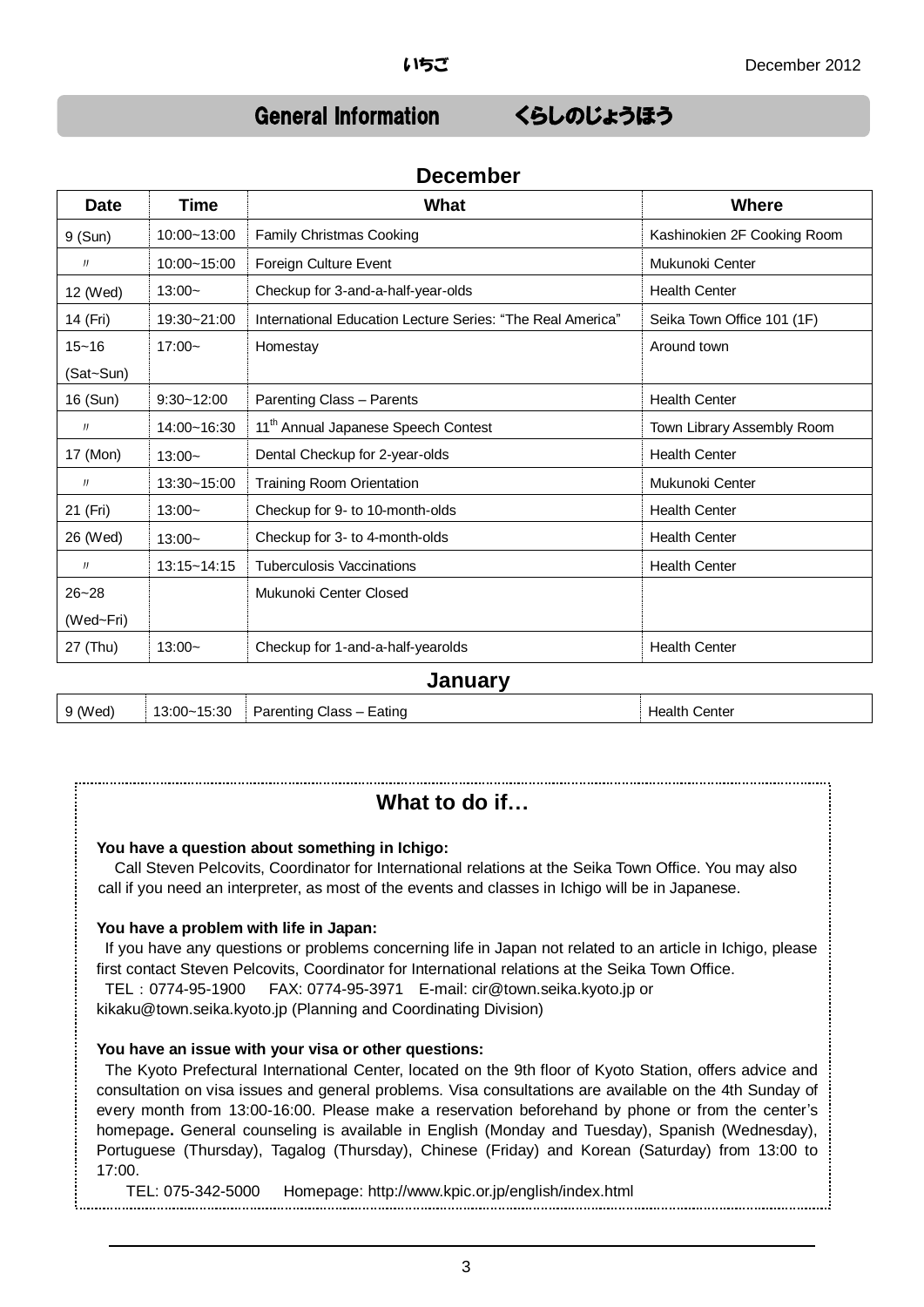## Upcoming Events こんげつのイベント

## **International Education Lecture Series: "The Real America"**

<u>こくさいりかいこうざー</u> にほんじん ーレ<br>国際理解講座「日本人の知らないアメリカ」 こくさい りかい こうざ にほんじん

#### ▼**WHEN**:

 $\mathbb D$ Friday, December 14<sup>th</sup> ②Friday, January 11<sup>th</sup> ③Friday, February 8<sup>th</sup> ④Friday, March 8<sup>th</sup> 19:30-21:00 (all)

### ▼**WHERE**:

①Seika Town Office Meeting Room 101 (first floor) ②-④Seika Town Office Meeting Room 201 (second floor)

#### ▼**LIMIT**:

First 20 applicants for each lecture

#### ▼**WHAT**:

Seika's Coordinator for International Relations, Steven, will be giving talks about a variety of subjects related to American culture, history, and social institutions.

- ① "America's Presidential Election System"
- ② "Japanese Culture in America"
- ③ "American History: Civil Rights Movement"
- ④ "What Americans Find Surprising about Japan

### ▼**FEE**:

Free

"

### ▼**APPLICATION DEADLINE**:

One day before each lecture (Thursday) Application Hours: Weekdays, 8:30 to 12:00 and 13:00 to 17:00

### ▼**HOW TO APPLY**:

Please contact the Seika Global Network Office by phone, fax, or e-mail with your name, address, telephone number, and which lecture you plan to attend  $(1)$  to  $(4)$ .

### ▼**SPONSORS**:

Seika Town, Seika Global Network

### **APPLICATIONS/QUESTIONS**

Seika Global Network Office (inside the Planning and Coordinating Division) せいかグローバルネット事務局 (企画調整課內) TEL: 0774-95-1900 FAX: 0774-95-3971 E-mail: kikaku@town.seika.kyoto.jp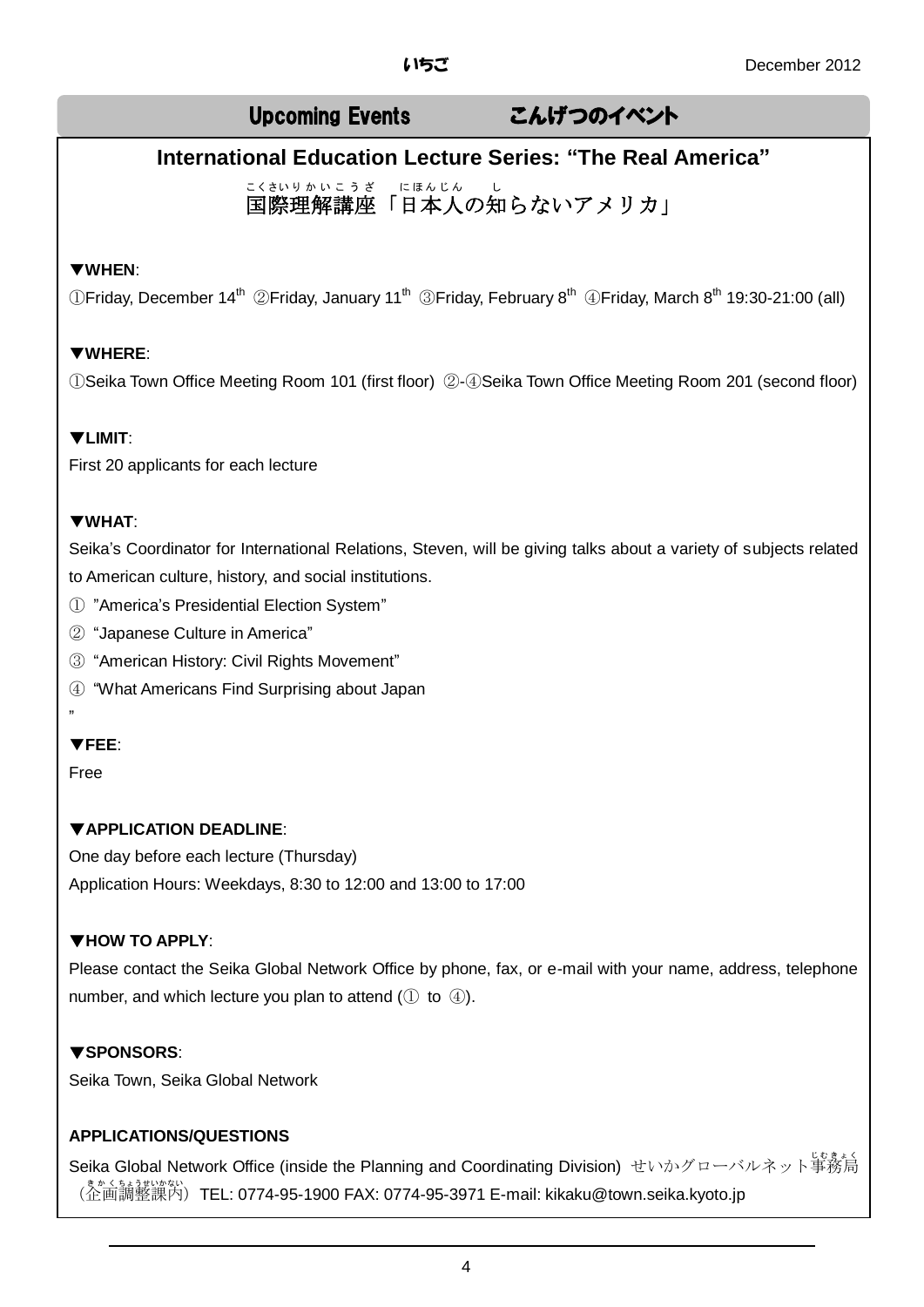## Keihanna Commemorative Park Upcoming Events and Activities

# けいはんな記念公園の催し物

## Woodworking Exhibition from the Trees★ネとの出会いからうまれる自然流手作り米工展

WHEN: Through Sunday, December  $9<sup>th</sup> 10:00-17:00$  (10:00-16:00 on the  $9<sup>th</sup>$ ) WHERE: Suikeien Kangetsuro Tsuki no Niwa Gallery WHAT: Come check out a woodworking exhibition. FEE: Suikeien admission fee

#### Life With Flowers Gardening Class: Hanging Mini-Kale Baskets★糀のある暮らし~園芸講習会 ミニハボタン のハンギングバスケット

WHEN: Monday, December 10<sup>th</sup> 10:00-12:00 WHERE: Suikeien Kangetsuro Study Room WHAT: Learn the basics about gardening as well as tips for growing plants. FEE: ¥4,000-4,500 (reservations required) WHO: Beginners QUESTIONS: Rabbit Garden, Morikawa (TEL: 090-6606-2651)

## Making Snacks: Dried Fuyu Persimmons and Persimmon Chips★富有柿の早し稀とスライスチップ作り

WHEN: Saturday, December 15<sup>th</sup> 13:30-15:30 WHERE: Visitor Center WHAT: Come make some scrumptious snacks with persimmons. WHO: Families FEE: ¥1,000/group (limit 20 groups, reservations necessary)

## Baked Sweet Potato Bonfire★たき※で焼き挙を焼こう

WHEN: Sunday, December  $16<sup>th</sup> 13:00-16:00$  (postponed to Saturday, December  $22<sup>nd</sup>$  in case of heavy rain) WHERE: Suikeien Yamatanada (meet in front of Suikeien reception area) WHAT: Come roast delicious sweet potatoes. FEE: ¥500 (reservations necessary, limit 100 people)

## Astronomy Club Copernicus: Winter Constellations★天文くらぶ「コペルニクス」~冬の星座と禾星をみよう~

WHEN: Saturday, December 22<sup>nd</sup> 18:00-20:00 (canceled in case of rainy or overcast weather) WHERE: Suikeien WHAT: Come see Orion, Taurus, the Pleiades, and more. FEE: Suikeien admission fee

## New Year Concert: Tsugaru Shamisen Melody★新春コンサート~津軽三味線の調べ~

WHEN: Sunday, January 6<sup>th</sup> 14:00-15:00 WHERE: Suikeien Kangetsuro Basement Hall WHAT: Enjoy the sounds of the New Year, courtesy of the Iwa Shimizu group. FEE: Suikeien admission fee

## Mebuki Forest Rally (Winter): Befriending Wild Birds★券ぶきのモリラリー【签】~野鳶となかよくなろう~

WHEN: Sunday, January 6<sup>th</sup> to Thursday, February 28<sup>th</sup> 9:00-17:00 (Check-in 9:00-16:00) WHERE: Suikeien Mebuki Forest WHAT: Come participate in a quiz. There will be prizes. FEE: Suikeien admission fee

## Jinjitsu: Seven-Herb Congee and Origami Crafts★人日の齗句~芒章粥のふるまいと折り縦でコマづくり~

WHEN: Monday, January 7<sup>th</sup> 14:00-15:00 WHERE: Suikeien Kangetsuro Basement Hall WHAT: An event for Jinjitsu, one of the five *sekku* holidays. FEE: Suikeien admission fee

**PARK INFORMATION**: Entrance to Suikeien and Shizenrin: Adults: ¥200, Middle and E.S. students: ¥100 (Discount for groups of 25 or more) HOURS: 09:00-17:00  $\cdot$ Closed between Friday, December 28<sup>th</sup> and Friday, January 4<sup>th</sup> **QUESTIONS**: Keihanna Commemorative Park Mgmt. Office けいはんな記念公園管理事務所 TEL: 0774-93-1200, FAX: 0774-93-2688 http://www.keihanna-park.jp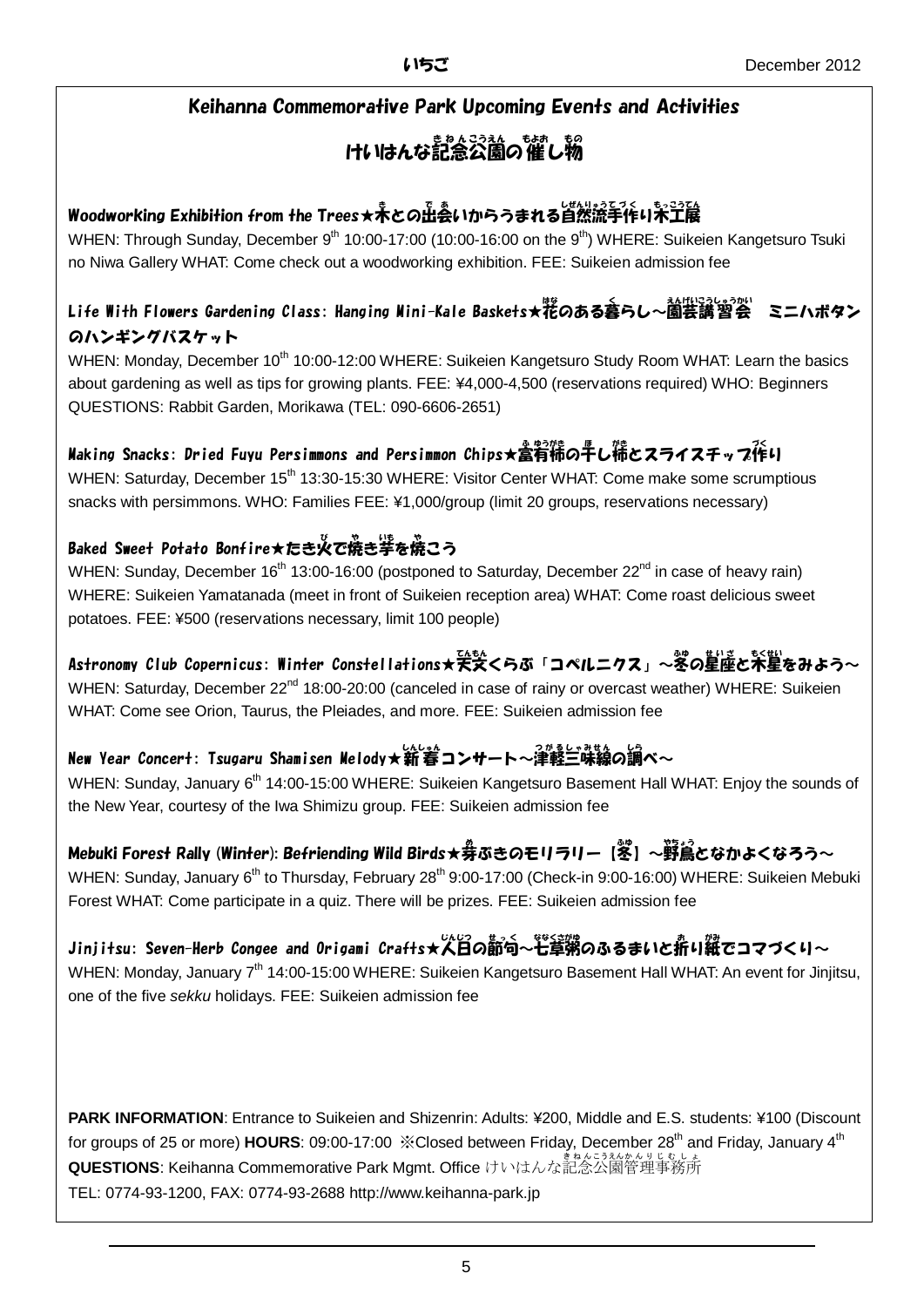**Circus & Chikako Sawada Concert** サーカス&決田知可子コンサート



**WHEN:** January 26<sup>th</sup> (Sat), 17:30

**WHERE**: Keihanna Plaza Main Hall

**TICKETS**: ¥5,600 (no admission for children below school age) Tickets sold at reception window on third floor of Keihanna Plaza, weekdays 10:00-17:30

**SPONSOR**: Keihanna JMP

**QUESTIONS**: Keihanna Convention Department けいはんなコンベンション事業部 TEL: 0774-95-5115 Keihanna Plaza Upcoming Events けいはんなプラザの 催 し物

**Nintama Rantaro Show & Aya Ikeda Family**  Concert 忍たま乱太郎ショー&池田彩ファミリー コンサート



**WHEN:** January 27<sup>th</sup> (Sun), 11:30, 14:30

**WHERE**: Keihanna Plaza Main Hall

**TICKETS**: ¥2,300 (free for children below age 2) Tickets sold at reception window on third floor of Keihanna Plaza, weekdays 10:00-17:30

**SPONSOR**: Keihanna JMP

**QUESTIONS**: Keihanna Convention Department けいはんなコンベンション事業部 TEL: 0774-95-5115

**Keihanna Plaza Petit Concert** けいはんなプラザプチコンサート

▼WHEN Every Wednesday 12:15-12:45 (on hold from 12/26 to 1/9) ▼WHERE Keihanna Plaza Atrium Lobby ▼PROGRAM:◆December 12th

> Kinderszenen: The World of Schumann Schumann: Kinderszenen, others

 $\blacklozenge$ December 19<sup>th</sup> winter trio concert Schocker: Sonata, others

QUESTIONS: Keihanna Plaza Petit Concert Committee けいはんなプラザプチコンサート実行 じっこう 委員会 いいんかい TEL: 0774-95-5105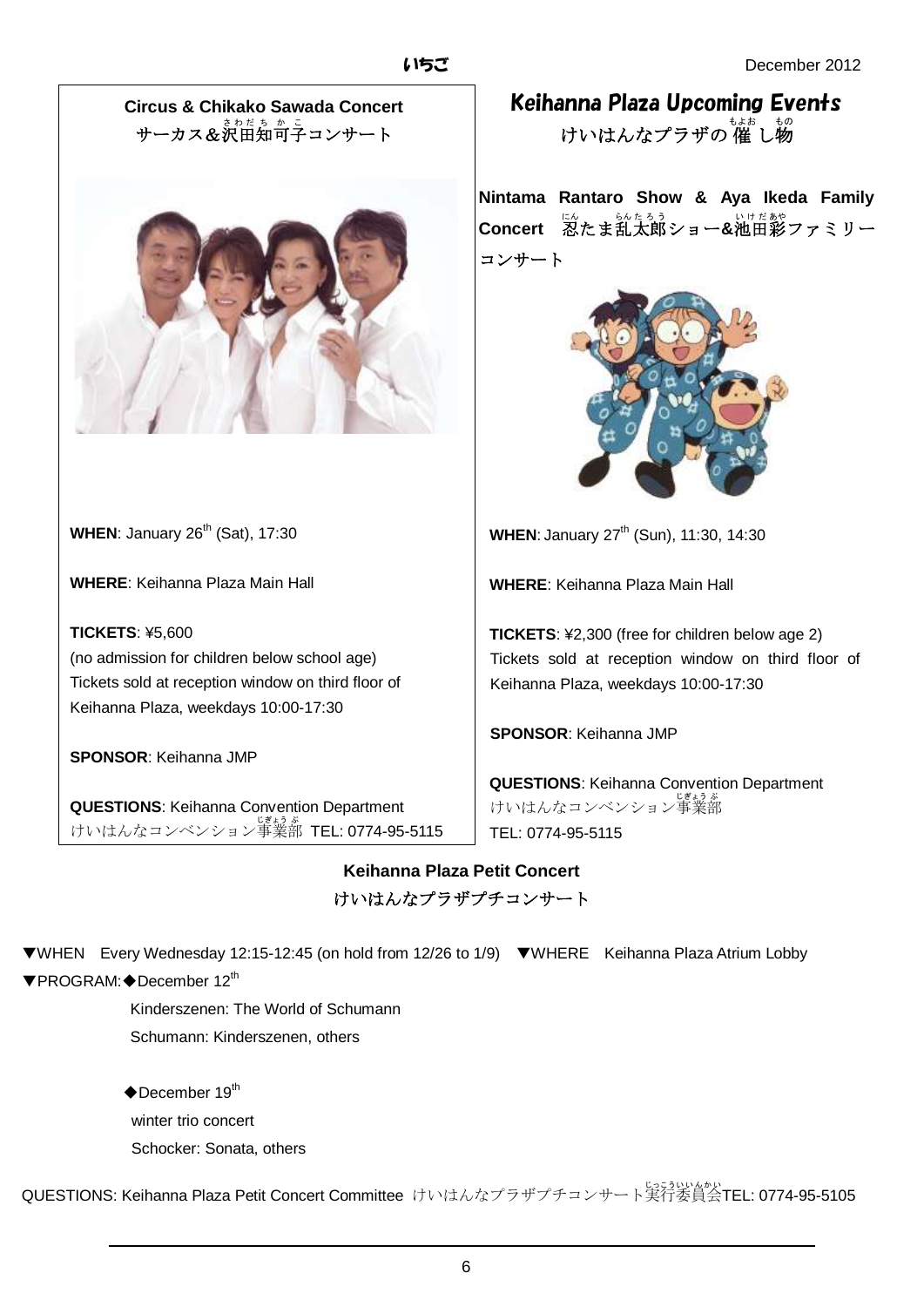## Cooking クッキング Giseigo Corner 擬声語コーナー

## Rolled Pork Steak

- sides and press them so 1. Cut shiso leaves vertically into quarters. Place 1-2 leaves' worth on each rib and gently roll them up together. Place them on their that they are flat.
- 2. Roll 4 ribs, add salt and pepper, lightly dust with flour. Slice onion and cabbage thinly, soak in water and mix well with daikon sprouts.

| Ingredients                     |
|---------------------------------|
| (Serves 2)                      |
| Boned pork ribs------140g       |
| Green shiso leaves-------6      |
| Salt-----------------------0.2q |
| Black pepper--as needed         |
| Flour------------------a pinch  |
| Sesame oil----------------1g    |
| Daikon sprouts---------16g      |
| Cherry tomatoes-------40g       |
| Onion---------------------50g   |
| Cabbage-----------------40g     |
| Lemon-----------------------1   |
| Д                               |
| Soy sauce-------------2tsp      |

Vinegar----------------1tsp Mirin--------------------1tsp

3. Add sesame oil to pan, then add ribs together in

> a line. Fry on high heat while gently pressing with spatula. When cooked, put on a lid and cook on low heat for 3-4 minutes.

4. Put (2), tomatoes, cut lemon, and pork cut in half on plate and add A.

## Transportation to Kansai Airport かんさいくうこうまでのこうつう

## **Kansai Airport Bus** 。<br>関西空港エアポートリムジンバス

You can take the Nara Kotsu Airport Bus to Kansai International Airport from Keihanna Plaza, available seven days a week (one way fare ¥2000). Bookings are available. See the telephone number below to reserve a seat:

| <b>Departing</b> | <b>Arriving</b> |  |
|------------------|-----------------|--|
| 5:50a.m.         | 7:30a.m.        |  |
| 6:50a.m.         | 8:25a.m.        |  |
| 7:50a.m.         | 9:30a.m.        |  |
| 9:50a.m.         | 11:30a.m.       |  |
| 10:50a.m.        | 12:30a.m.       |  |
| 11:50a.m.        | 1:30p.m.        |  |

| <b>Departing</b> | <b>Arriving</b> | <b>Departing</b> | <b>Arriving</b> |
|------------------|-----------------|------------------|-----------------|
| 5:50a.m.         | 7:30a.m.        | 12:40p.m.        | 2:20p.m.        |
| 6:50a.m.         | 8:25a.m.        | 3:40p.m.         | 5:20p.m.        |
| 7:50a.m.         | 9:30a.m.        | 4:40p.m.         | 6:20p.m.        |
| 9:50a.m.         | 11:30a.m.       | 5:40p.m.         | 7:20p.m.        |
| 10:50a.m.        | 12:30a.m.       | 6:40p.m.         | 8:20p.m.        |
|                  |                 |                  |                 |

For more information or to reserve a seat: Nara Kotsu Bus Reservation Center をにかえ<br>奈良交通バス予約センター TEL: 0742-22-5110 (Hours: 09:00 -19:00)

## Hello and welcome to the Giseigo

Corner! Giseigo are Japanese words describing sounds or conditions.



ぶるぶる

## *Buru buru*

#### **"Shivering due to cold or fear"**

Winter is almost here, so you'll probably be doing a lot of *buru buru* soon. Grabbing some hot chocolate and curling up with a book or in front of the TV might be nice.



## Note from the Editor へんしゅうしゃのことば

Many people associate December with Christmas. Christmas was originally a Christian holiday, but spread around the world a long time ago and is now celebrated by many non-Christians. As a Jew, I don't celebrate Christmas, but it seems that many people in Japan do despite the low numbers of Christians here.

Since Christmas is an important holiday in the West, many people go home for the holiday season. I won't be going home, but my parents will be visiting me here in January. It's been almost half a year since I last saw them, so I'm really looking forward to it.

**Steven** 

Check out the Kyoto CIR blog! http://tabunkakyoto.wordpress.com/